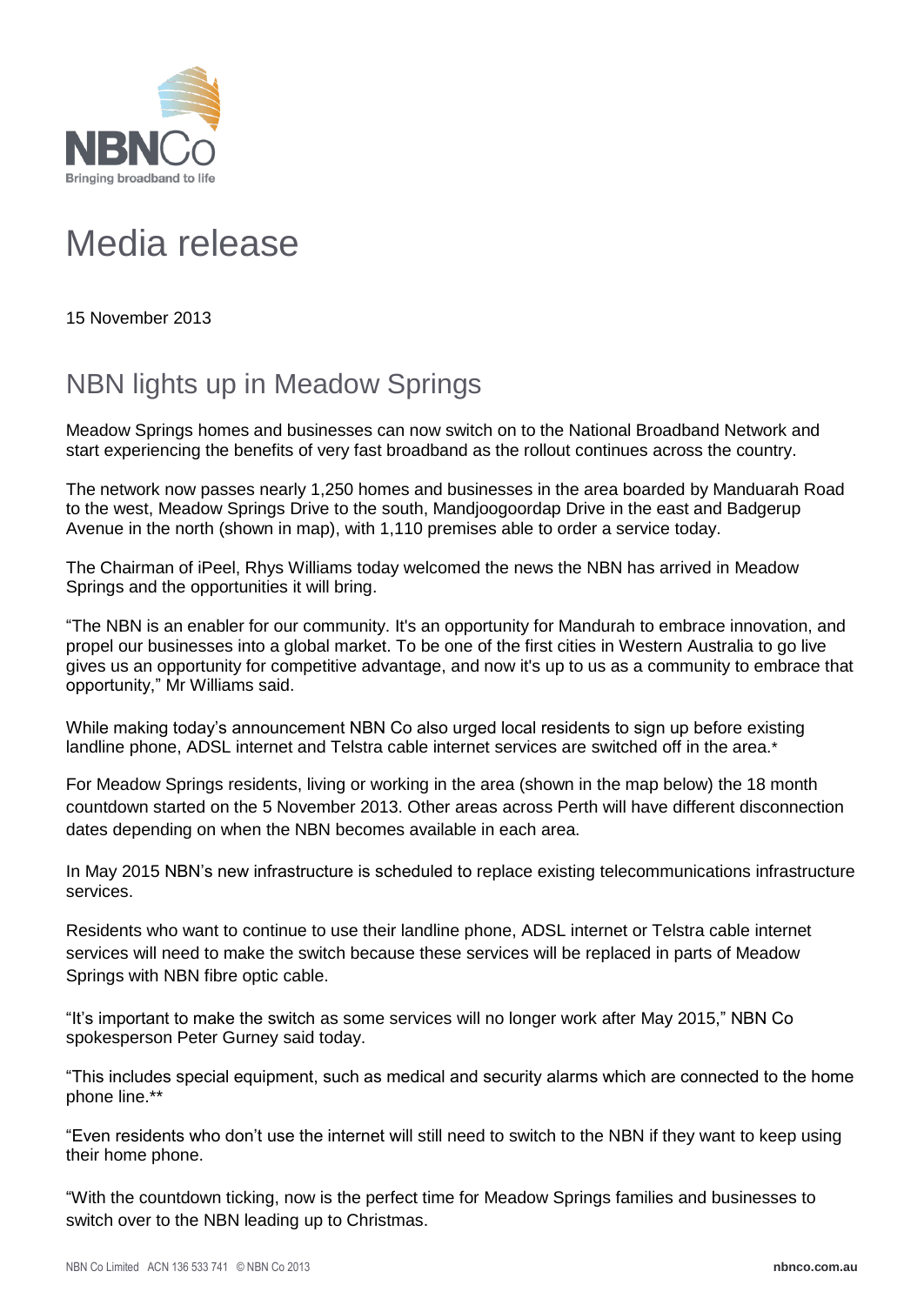"The feedback from people who've already made the switch is that they enjoy having all the family online at once, making high-quality video calls with fewer drop outs, downloading movies in minutes and streaming TV."\*\*\*

"All you need to do is simply call your preferred phone or internet company to choose from a great range of competitively-priced packages over the NBN," he said.

**Media enquiries**

Holly Hearne Mobile: 0427 957 393

## **Meadow Springs – Ready for Service**



## **Notes to editors**

- The NBN in Western Australia now passes 7,500 premises across Meadow Springs, Mandurah, South Perth, Victoria Park and Geraldton.
- NBN Co in line with the Government's interim Statement of Expectations is currently conducting a Strategic Review. The Review will determine how best to provide access to very fast broadband to all Australians as soon, cost-effectively and affordably as possible.
- As part of the Statement of Expectations NBN Co is also working to transition information on the NBN rollout. This process included the revision of the rollout maps on the NBN Co website. The new maps are an accurate picture of the state of the rollout as it stands today. The maps will be updated as the shape of rollout becomes clearer following the completion of the Review.
- People who can order a service and want to make the switch to the NBN should search 'getting connected' on the nbnco.com.au website.
- Areas within suburbs will have different switch off dates depending on when the NBN becomes available.
- Home and business owners who will have their landline phone, ADSL internet and Telstra cable internet services disconnected will receive letters from NBN Co with details about how to switch to the NBN.
- Homes and businesses that have an existing medical or security alarm systems should contact their alarm provider and phone company to enquire about their current system and how it will work on the NBN.